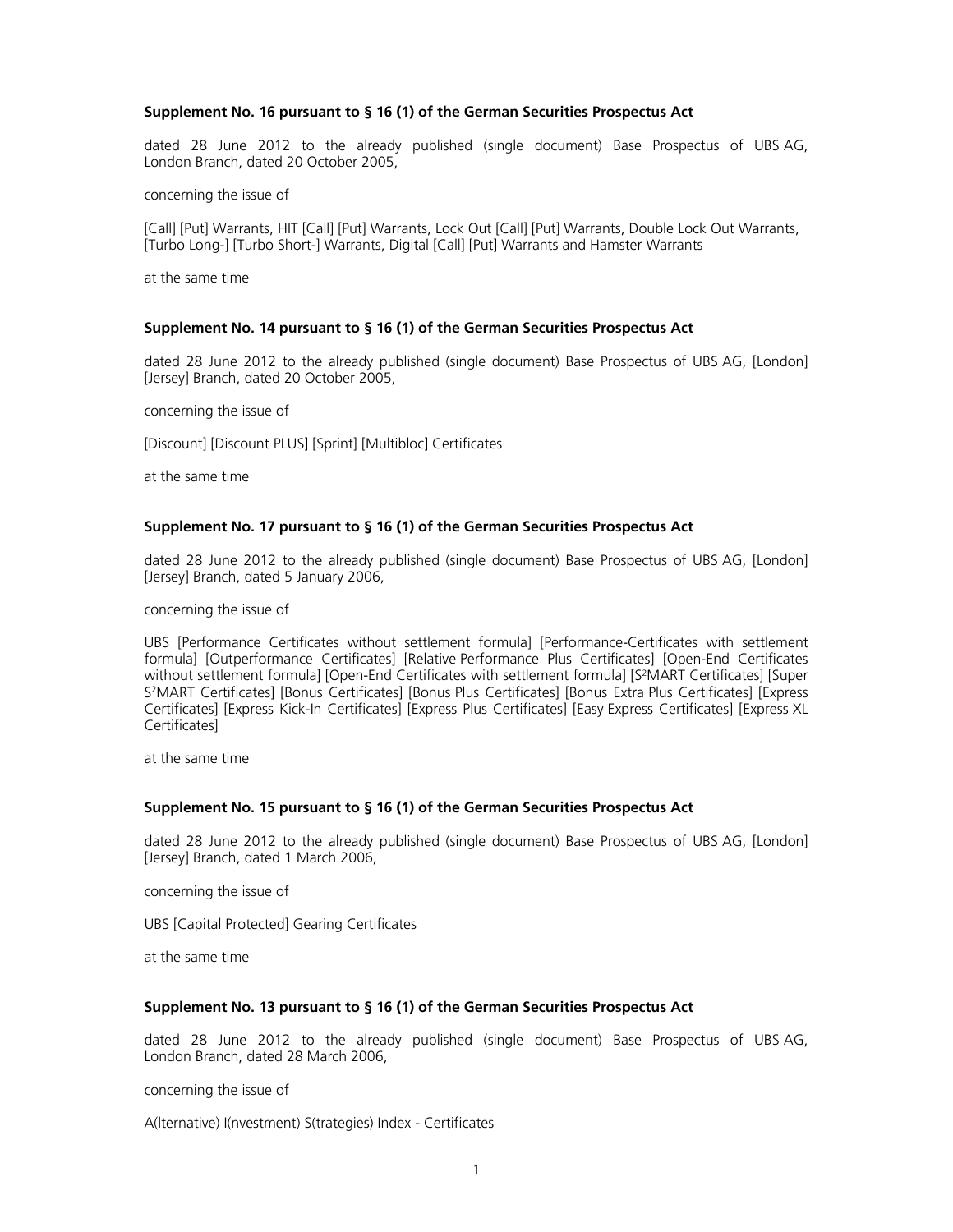at the same time

#### **Supplement No. 14 pursuant to § 16 (1) of the German Securities Prospectus Act**

dated 28 June 2012 to the already published (single document) Base Prospectus of UBS AG, London Branch, dated 11 July 2006,

concerning the issue of

UBS [TWIN-WIN] [•] Certificates

at the same time

#### **Supplement No. 14 pursuant to § 16 (1) of the German Securities Prospectus Act**

dated 28 June 2012 to the already published (single document) Base Prospectus of UBS AG, London Branch, dated 11 July 2006,

concerning the issue of

UBS Reverse [(Capped)] Bonus Certificates

at the same time

### **Supplement No. 15 pursuant to § 16 (1) of the German Securities Prospectus Act**

dated 28 June 2012 to the already published (single document) Base Prospectus of UBS AG, London Branch, dated 16 November 2006,

concerning the issue of

UBS [[Call] [or, as the case may be,] [Put] Warrants] [Hit [Call] [or, as the case may be,] [Put] Warrants] [Lock Out [Call] [or, as the case may be,] [Put] Warrants] [Double Lock Out Warrants] [[Turbo Long-] [or, as the case may be,] [Turbo Short-] Warrants] [Digital [Call] [or, as the case may be,] [Put] Warrants] [Hamster Warrants]

at the same time

#### **Supplement No. 16 pursuant to § 16 (1) of the German Securities Prospectus Act**

dated 28 June 2012 to the already published (single document) Base Prospectus of UBS AG, [London] [Jersey] Branch, dated 17 November 2006,

concerning the issue of

UBS [Discount Certificates] [Discount PLUS Certificates] [Sprint [PLUS] Certificates] [Multibloc Certificates] [[Easy] [Outperformance [(Capped)]] Express [Kick-In] [PLUS] [XL] [Bonus] Certificates] [Callable Yield Certificates]

at the same time

## **Supplement No. 19 pursuant to § 16 (1) of the German Securities Prospectus Act**

dated 28 June 2012 to the already published (single document) Base Prospectus of UBS AG, [London] [Jersey] Branch, dated 25 January 2007,

concerning the issue of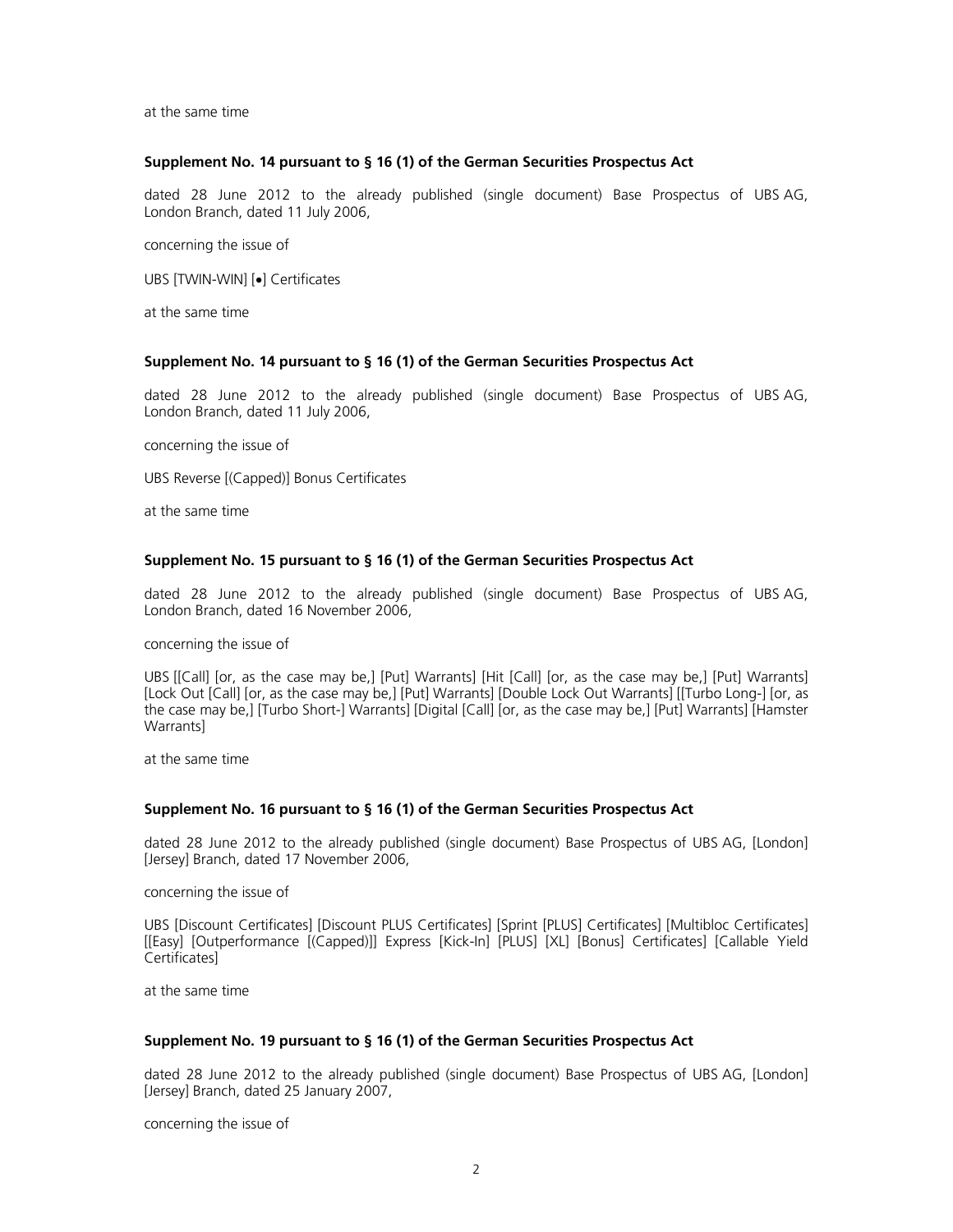UBS [[Performance] [PERLES] [(Capped)] Certificates [without] [with] settlement formula] [Outperformance [(Capped)] Certificates] [Relative Performance Plus Certificates] [Open-End [(Capped)] Certificates [without] [with] settlement formula] [[Super] S<sup>2</sup>MART Certificates] [[Lock-In] Bonus [(Capped)] [Extra] [Plus] [Flex] Certificates]

at the same time

# **Supplement No. 15 pursuant to § 16 (1) of the German Securities Prospectus Act**

dated 28 June 2012 to the already published (single document) Base Prospectus of UBS AG, London Branch, dated 20 March 2007,

concerning the issue of

- Series 2007- $\lceil \bullet \rceil$  Up to CHF  $\lceil \bullet \rceil$  100% Principal Protected Type A Notes linked to the  $\lceil \bullet \rceil$  CHF Protected Index
- Series 2007-[ $\bullet$ ] Up to CHF [ $\bullet$ ] 100% Principal Protected Type B Notes linked to the [ $\bullet$ ] CHF Protected Index ((i) and (ii) together, the CHF Notes) (for marketing purposes these securities are known as " $| \bullet |$ CHF Index Notes")
- Series 2007-[ $\bullet$ ] Up to EUR [ $\bullet$ ] 100% Principal Protected Type A Notes linked to the [ $\bullet$ ] EUR Protected Index
- Series 2007-[ $\bullet$ ] Up to EUR [ $\bullet$ ] 100% Principal Protected Type B Notes linked to the [ $\bullet$ ] EUR Protected Index ((iii) and (iv) together, the EUR Notes) (for marketing purposes these securities are known as the "[ $\bullet$ ] EUR Index Notes")
- $\bullet$  Series 2007-[ $\bullet$ ] Up to USD [ $\bullet$ ] 100% Principal Protected Type A Notes linked to the [ $\bullet$ ] USD Protected Index
- Series 2007- $\lceil \bullet \rceil$  Up to USD  $\lceil \bullet \rceil$  100% Principal Protected Type B Notes linked to the  $\lceil \bullet \rceil$  USD Protected Index ((v) and (vi) together, the USD Notes and, together with the CHF Notes and the EUR Notes, the Notes) (for marketing purposes these securities are known as "[ $\bullet$ ] USD Index Notes") as well as for the
- Series 2007-[<sup>O</sup>] Up to CHF [<sup>O</sup>] Type A Certificates linked to the [<sup>O</sup>] CHF Index
- Series 2007- $\lceil \bullet \rceil$  Up to CHF  $\lceil \bullet \rceil$  Type B Certificates linked to the  $\lceil \bullet \rceil$  CHF Index ((vii) and (viii) together, the CHF Certificates) (for marketing purposes these securities are known as the " $[•]$  CHF Index Certificates")
- Series 2007-[ $\bullet$ ] Up to EUR [ $\bullet$ ] Type A Certificates linked to the  $\bullet$ ] EUR Index
- Series 2007- $\lceil \bullet \rceil$  Up to EUR  $\lceil \bullet \rceil$  Type B Certificates linked to the  $\lceil \bullet \rceil$  EUR Index ((ix) and (x) together, the EUR Certificates) (for marketing purposes these securities are known as " $[•]$  EUR Index Certificates")
- Series 2007-[<sup>o</sup>] Up to USD [<sup>o</sup>] Type A Certificates linked to the [<sup>o</sup>] USD Index
- Series 2007- $\bullet$ ] Up to USD  $\bullet$ ] Type B Certificates linked to the  $\bullet$ ] USD Index ((xi) and (xii) together, the USD Certificates) (for marketing purposes these securities are known as "[ $\bullet$ ] USD Certificates")

at the same time

#### **Supplement No. 19 pursuant to § 16 (1) of the German Securities Prospectus Act**

dated 28 June 2012 to the already published (single document) Base Prospectus of UBS AG, [London] [Jersey] Branch, dated 12 April 2007,

concerning the issue of

UBS [Capital Protected] [Gearing] [•] [(Capped)] Certificates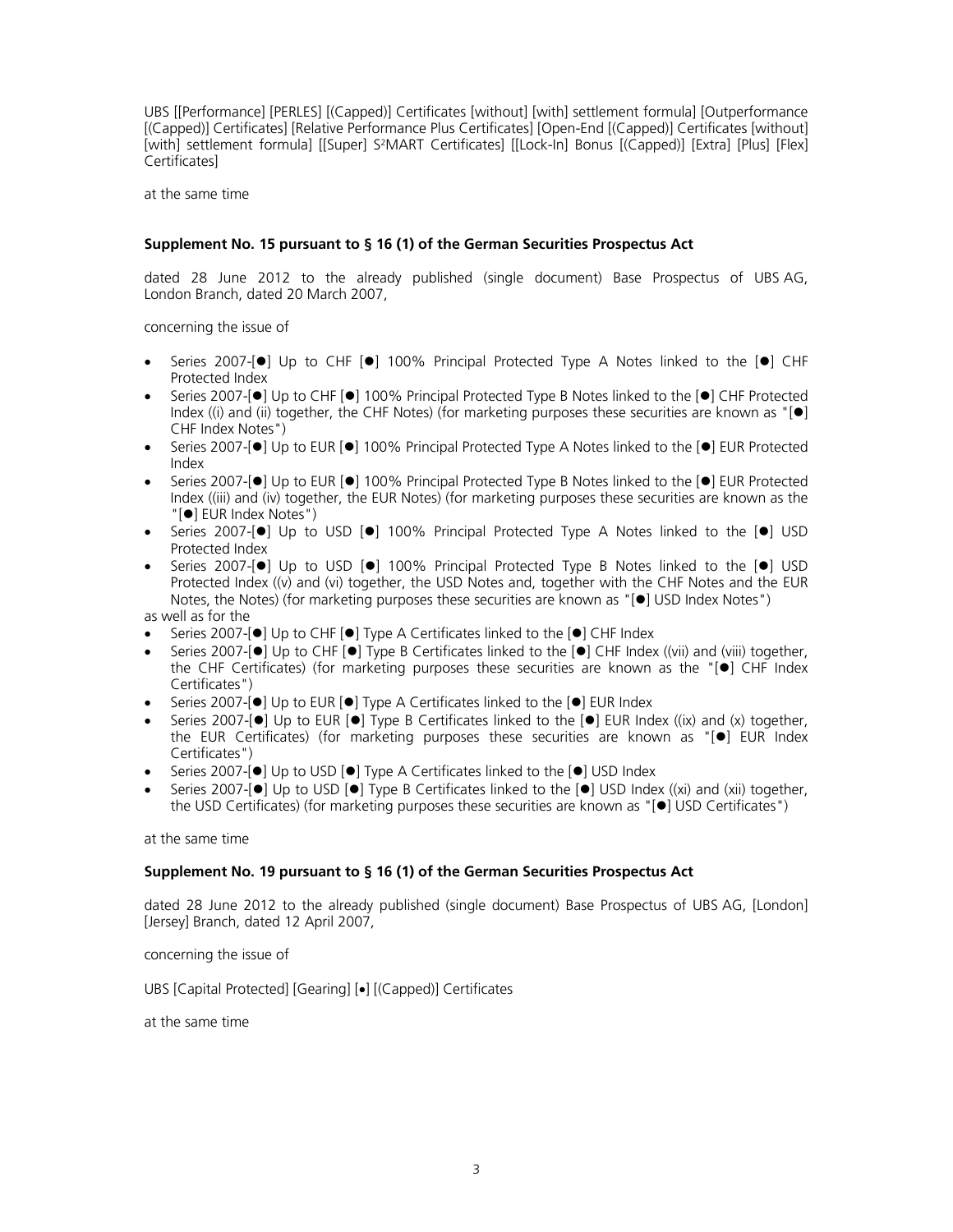## **Supplement No. 15 pursuant to § 16 (1) of the German Securities Prospectus Act**

dated 28 June 2012 to the already published (single document) Base Prospectus of UBS AG, [London] [Jersey] Branch, dated 17 April 2007,

concerning the issue of

UBS [Capital Protected] [A(Iternative) I(nvestment) S(trategies)] [•] Index [(Capped)]-Certificates

at the same time

#### **Supplement No. 13 pursuant to § 16 (1) of the German Securities Prospectus Act**

dated 28 June 2012 to the already published (single document) Base Prospectus of UBS AG, [London] [Jersey] Branch, dated 17 August 2007

concerning the issue of

UBS [Capital Protected] [A(Iternative) I(nvestment) S(trategies)] [•] [Portfolio] [(Capped)] Certificates

at the same time

#### **Supplement No. 18 pursuant to § 16 (1) of the German Securities Prospectus Act**

dated 28 June 2012 to the already published (single document) Base Prospectus of UBS AG, [London][Jersey] Branch, dated 13 November 2007,

concerning the issue of

UBS [Capital Protected] [[Call] [or, as the case may be,] [Put]] [Hit [Call] [or, as the case may be,] [Put]] [Lock Out [Call] [or, as the case may be,] [Put]] [Double Lock Out] [[Turbo Long-] [or, as the case may be,] [Turbo Short-]] [Digital [Call] [or, as the case may be,] [Put]] [Hamster] [•] [(Capped)] Warrants

at the same time

#### **Supplement No. 17 pursuant to § 16 (1) of the German Securities Prospectus Act**

dated 28 June 2012 to the already published (single document) Base Prospectus of UBS AG, [London] [Jersey] Branch, dated 23 November 2007,

concerning the issue of

UBS [Capital Protected] [Discount [PLUS]] [Sprint [PLUS]] [Multibloc] [[Easy] [Outperformance [Express]] [Kick-In] [PLUS] [XL] [Bonus]] [Callable Yield] [•] [(Capped)] Certificates

at the same time

#### **Supplement No. 15 pursuant to § 16 (1) of the German Securities Prospectus Act**

dated 28 June 2012 to the already published (single document) Base Prospectus of UBS AG, [London] [Jersey] Branch, dated 20 December 2007,

concerning the issue of

UBS [Capital Protected] [Bonus] [Express] [Reverse] [Lock-in] [(Capped)] Certificates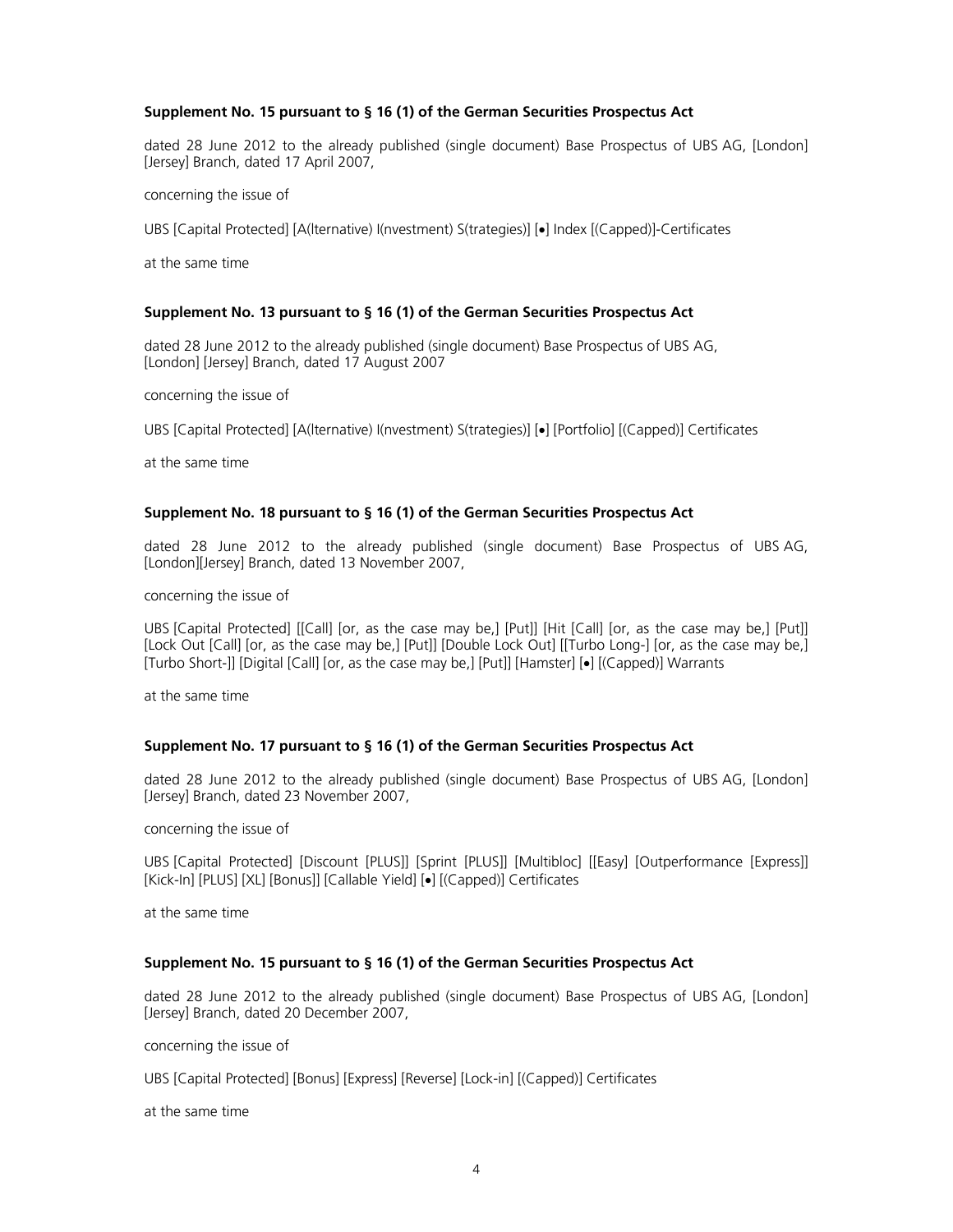#### **Supplement No. 15 pursuant to § 16 (1) of the German Securities Prospectus Act**

dated 28 June 2012 to the already published (single document) Base Prospectus of UBS AG, [London] [Jersey] Branch, dated 21 January 2008,

concerning the issue of

UBS [Capital Protected] [[Performance] [PERLES]] [Outperformance] [Relative Performance Plus] [Open-End] [[Super] S2MART] [[Lock-In] Bonus [Extra] [Plus] [Flex]] [(Capped)] Certificates [[without] [with] settlement formula]

at the same time

#### **Supplement No. 13 pursuant to § 16 (1) of the German Securities Prospectus Act**

dated 28 June 2012 to the already published (single document) Base Prospectus of UBS AG [Zurich], [London] [Jersey] Branch, dated 29 February 2008,

concerning the issue of

UBS [Capital Protected] [A(lternative) I(nvestment) S(trategies)] [Reverse] [Performance] [Tracker] [(Capped)] **Certificates** 

at the same time

#### **Supplement No. 12 pursuant to § 16 (1) of the German Securities Prospectus Act**

dated 28 June 2012 to the already published (single document) Base Prospectus of UBS AG [London] [Jersey] Branch, dated 18 April 2008,

concerning the issue of

UBS [Capital Protected] [Gearing] [(Capped)] Certificates

at the same time

# **Supplement No. 12 pursuant to § 16 (1) of the German Securities Prospectus Act**

dated 28 June 2012 the already published (single document) Base Prospectus of UBS AG [Zurich], [London] [Jersey] Branch, dated 2 May 2008,

concerning the issue of

UBS [Capital Protected] [A(lternative) I(nvestment) S(trategies)] [•] [Portfolio] [(Capped)] Certificates

at the same time

#### **Supplement No. 12 pursuant to § 16 (1) of the German Securities Prospectus Act**

dated 28 June 2012 to the already published (single document) Base Prospectus of UBS AG, [London] [Jersey] Branch, dated 27 May 2008,

concerning the issue of

UBS [Capital Protected] [Kick-In] [GOAL] [(Capped)] Notes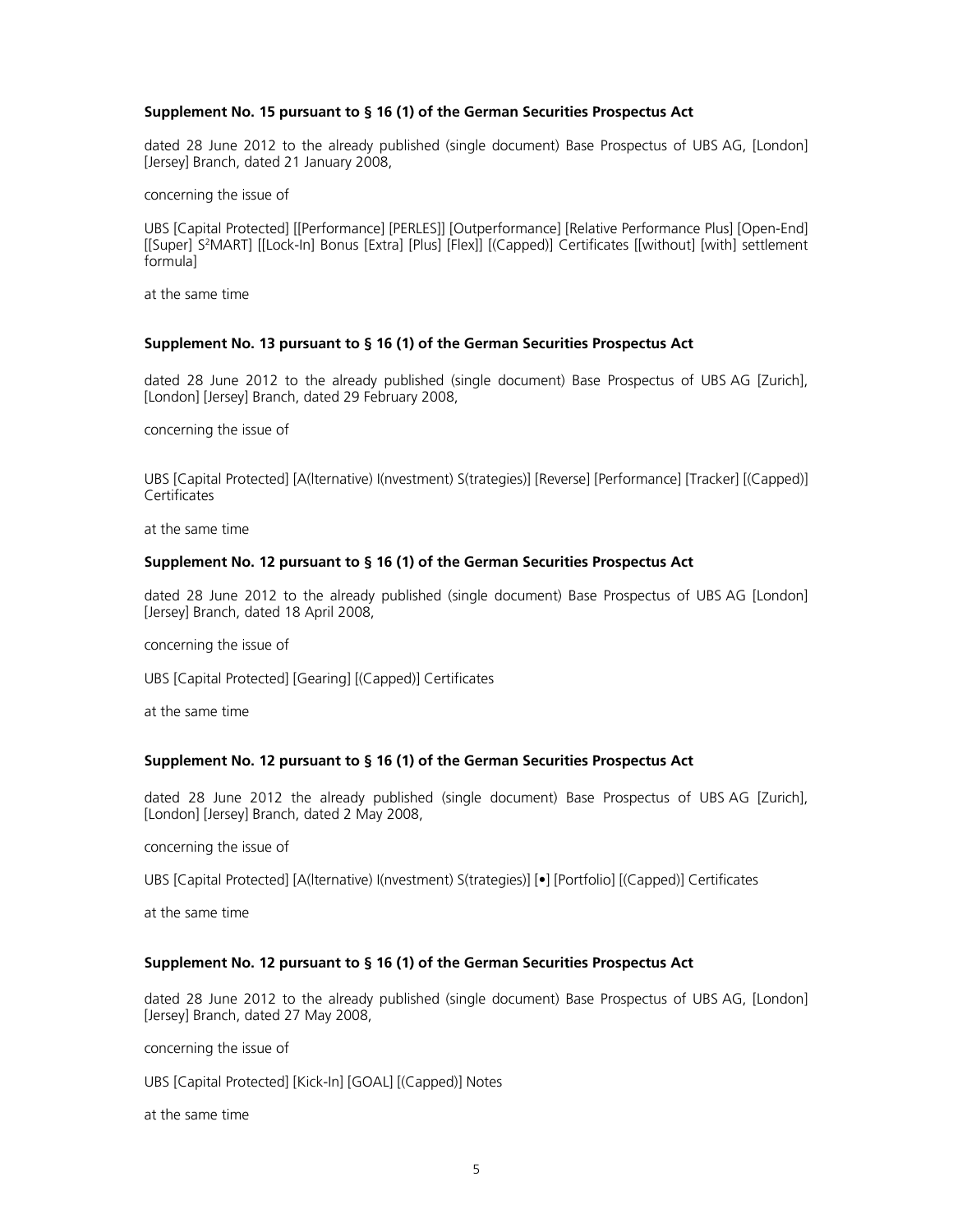## **Supplement No. 9 pursuant to § 16 (1) of the German Securities Prospectus Act**

dated 28 June 2012 to the already published (single document) Base Prospectus of UBS AG, [London] [Jersey] [Branch], dated 16 June 2008,

in relation to the Structured Warrant Programme

at the same time

## **Supplement No. 11 pursuant to § 16 (1) of the German Securities Prospectus Act**

dated 28 June 2012 to the already published (single document) Base Prospectus of UBS AG, [London] [Jersey] Branch, dated 14 July 2008,

concerning the issue of

UBS [Capital Protected] [Champion] [Express] [(Capped)] Certificates

at the same time]

#### **Supplement No. 9 pursuant to § 16 (1) of the German Securities Prospectus Act**

dated 28 June 2012 to the already published (single document) Base Prospectus of UBS AG, [London] [Jersey] Branch, dated 25 November 2008,

concerning the issue of

UBS [Capital Protected] [Discount [PLUS]] [Sprint [PLUS]] [Multibloc] [[Easy] [Outperformance [Express] [Kick-In] [PLUS] [XL] [Bonus]] [Callable Yield] [Reverse] [Champion] [Express] [(Capped)] Certificates

at the same time

#### **Supplement No. 9 pursuant to § 16 (1) of the German Securities Prospectus Act**

dated 28 June 2012 to the already published (single document) Base Prospectus of UBS AG, [London] [Jersey] Branch, dated 17 December 2008,

concerning the issue of

UBS [Capital Protected] [Bonus] [Twin-Win] [Express] [Reverse] [Lock-In] [Basket] [Select] [(Capped)] [Certificates] [Notes]

at the same time

## **Supplement No. 8 pursuant to § 16 (1) of the German Securities Prospectus Act**

dated 28 June 2012 to the already published (single document) Base Prospectus of UBS AG, [London] [Jersey] Branch, dated 29 January 2009,

concerning the issue of

UBS [Capital Protected] [[Performance] [Express] [Reverse] [PERLES]] [Outperformance] [Relative Performance Plus] [Open-End] [[Super] S2MART] [[Lock-In] [Bonus] [Extra Plus] [Flex]] [(Capped)] Certificates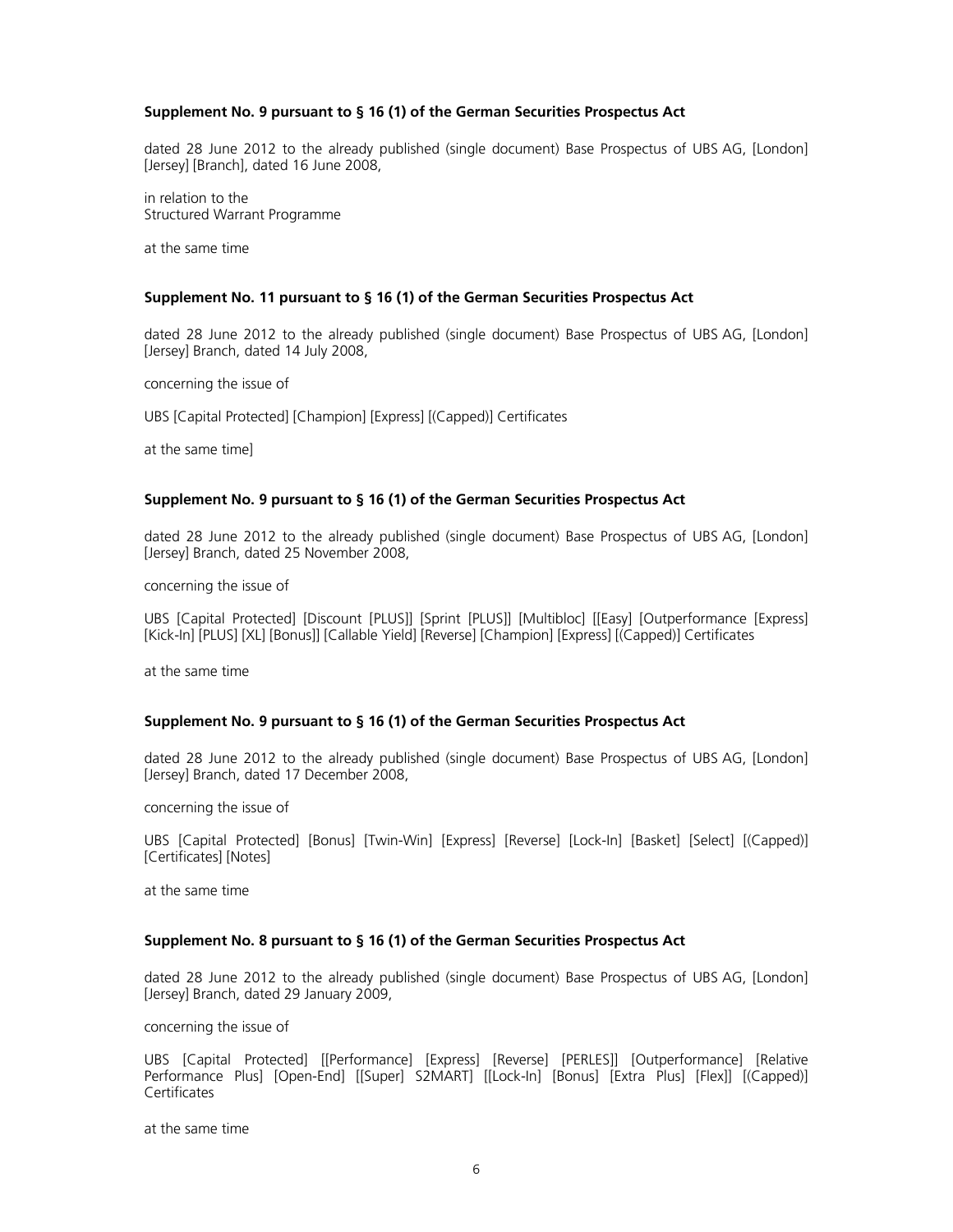## **Supplement No. 7 pursuant to § 16 (1) of the German Securities Prospectus Act**

dated 28 June 2012 to the already published (single document) Base Prospectus of UBS AG, [London] [Jersey] [Branch], dated 21 April 2009,

concerning the issue of UBS [CAPITAL PROTECTED] [GEARING] [(CAPPED)] [Certificates] [Notes]

at the same time

#### **Supplement No. 7 pursuant to § 16 (1) of the German Securities Prospectus Act**

dated 28 June 2012 to the already published (single document) Base Prospectus of UBS AG, [London] [Jersey] [Branch], dated 15 June 2009,

in relation to the Structured Warrant Programme

at the same time

# **Supplement No. 8 pursuant to § 16 (1) of the German Securities Prospectus Act**

dated 28 June 2012 to the already published (single document) Base Prospectus of UBS AG, [London] [Jersey] [Branch], dated 21 October 2009,

in relation to the Structured Warrant Programme

at the same time

#### **Supplement No. 7 pursuant to § 16 (1) of the German Securities Prospectus Act**

dated 28 June 2012 to the already published (single document) Base Prospectus of UBS AG, [London] [Jersey] [Branch], dated 26 April 2010,

concerning the issue of UBS [Capital Protected] [Gearing] [Capital Yield] [Champion] [Outperformance] [Easy] [Express] [Kick-In] [PLUS] [XL] [Bonus] [(Capped)] [Certificates] [Notes]

at the same time

#### **Supplement No. 6 pursuant to § 16 (1) of the German Securities Prospectus Act**

dated 28 June 2012 to the already published (single document) Base Prospectus of UBS AG, [London] [Jersey] [Branch], dated 19 August 2010,

concerning the issue of **Securities** 

at the same time

#### **Supplement No. 7 pursuant to § 16 (1) of the German Securities Prospectus Act**

dated 28 June 2012 to the already published (single document) Base Prospectus of UBS AG, [London] [Jersey] [Branch], dated 22 October 2010,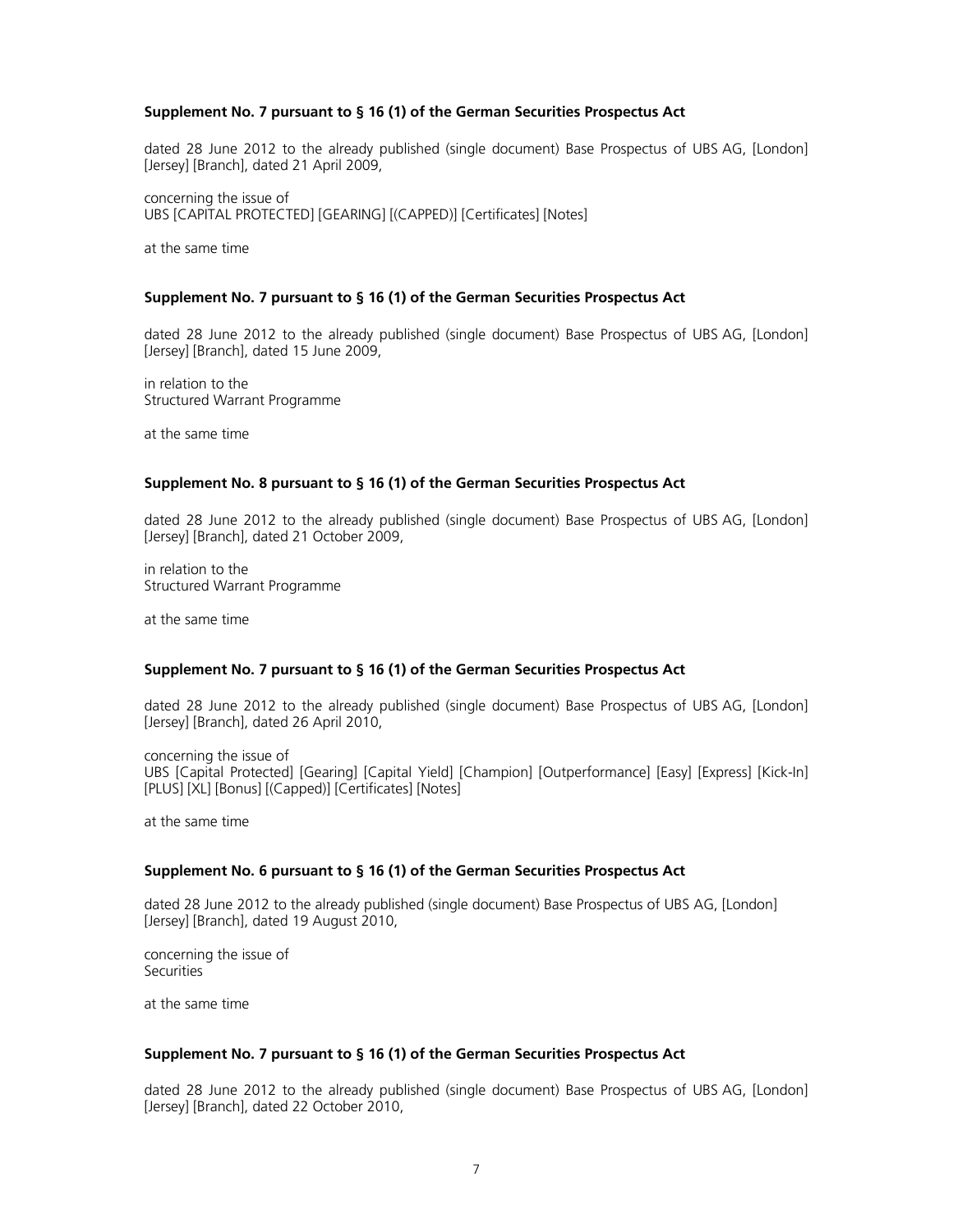in relation to the Structured Warrant Programme

at the same time

## **Supplement No. 7 pursuant to § 16 (1) of the German Securities Prospectus Act**

dated 28 June 2012 to the already published (single document) Base Prospectus of UBS AG, [London] [Jersey] [Branch], dated 3 December 2010,

concerning the issue of **Securities** 

at the same time

# **Supplement No. 4 pursuant to § 16 (1) of the German Securities Prospectus Act**

dated 28 June 2012 to the already published (single document) Base Prospectus of UBS AG, [London] [Jersey] [Branch], dated 14 October 2011,

in relation to the Structured Warrant Programme

at the same time

#### **Supplement No. 3 pursuant to § 16 (1) of the German Securities Prospectus Act**

dated 28 June 2012 to the already published (single document) Base Prospectus of UBS AG, [London] [Jersey] [Branch], dated 28 November 2011,

concerning the issue of Securities

at the same time

#### **Supplement No. 1 pursuant to § 16 (1) of the German Securities Prospectus Act**

dated 28 June 2012 to the already published (single document) Base Prospectus of UBS AG, [London] [Jersey] [Branch], dated 20 June 2012,

in relation to the Structured Warrant Programme

at the same time

### **Supplement No. 1 pursuant to § 16 (1) of the German Securities Prospectus Act**

dated 28 June 2012 to the already published (single document) Base Prospectus of UBS AG, [London] [Jersey] [Branch], dated 20 June 2012,

concerning the issue of **Securities**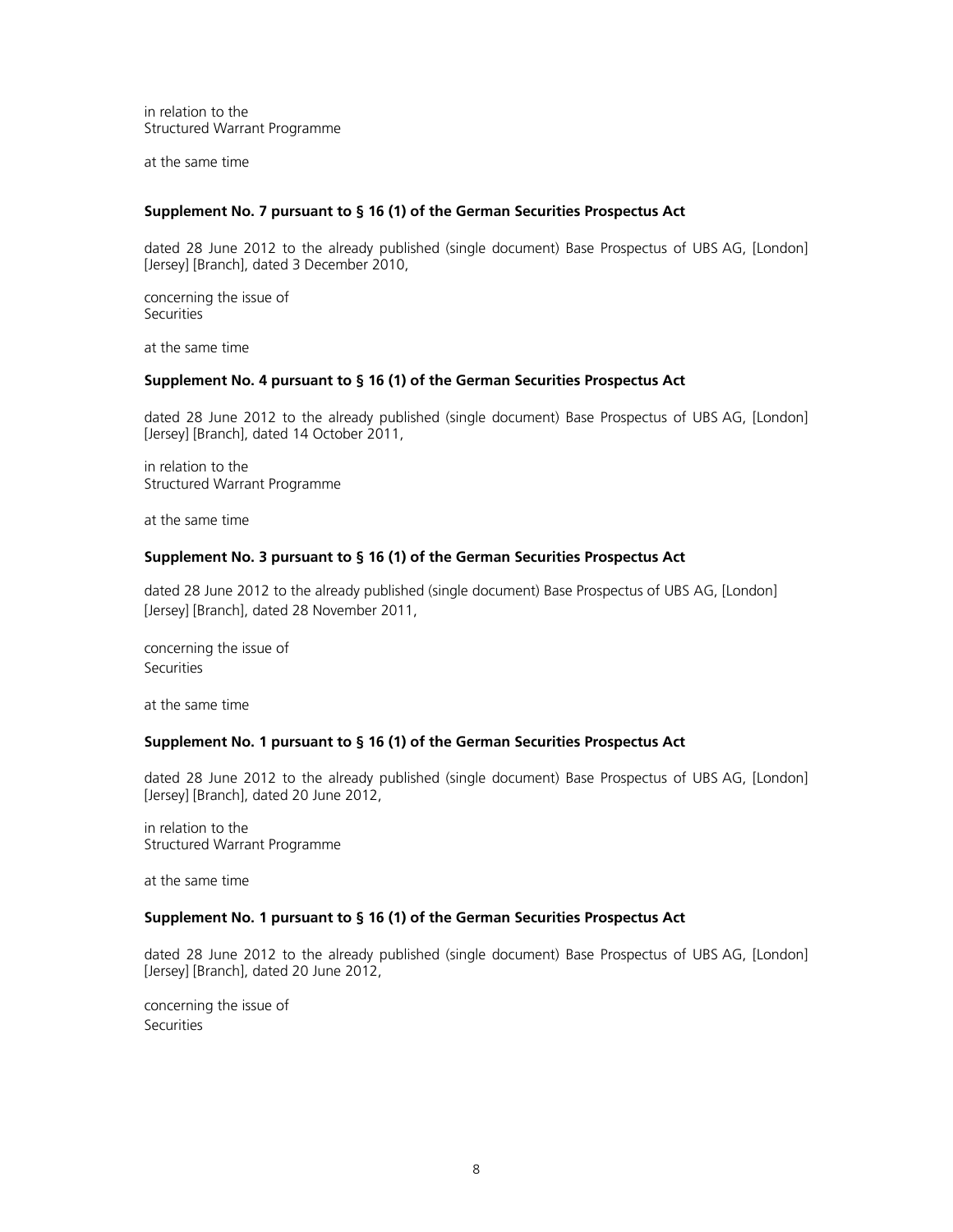**The attention of the investors is in particular drawn to the following: Investors who have already agreed to purchase or subscribe for the Certificates, Warrants or Securities, as the case may be, before this supplement is published have, pursuant to § 16 (3) of the German Securities Prospectus Act, the right, exercisable within a time limit of two working days after the publication of this supplement, to withdraw their acceptances, provided that the securities have not been settled yet. A withdrawal, if any, of an order must be communicated in writing to the Issuer at its registered office specified in the address list hereof.**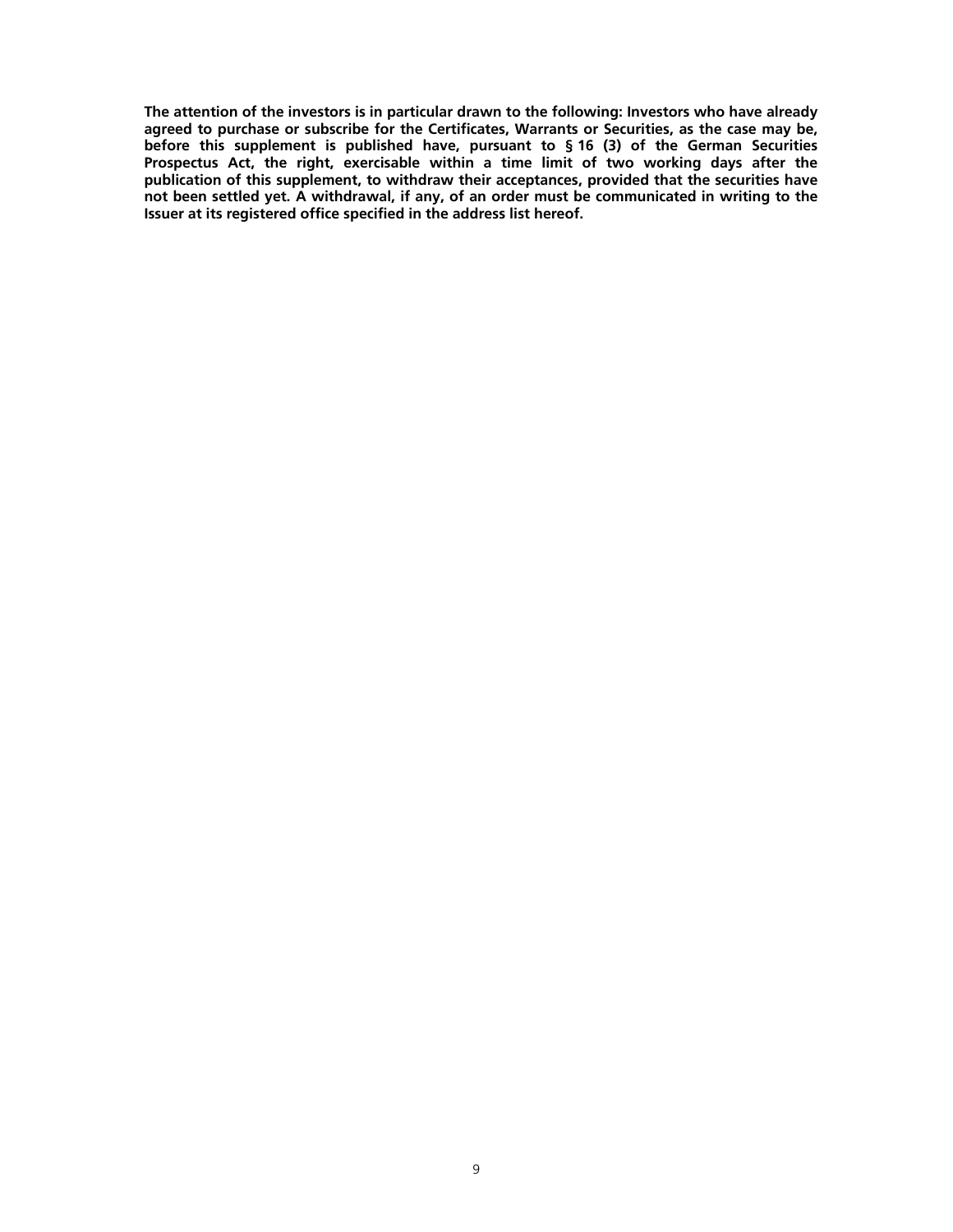# **TABLE OF CONTENTS OF THIS SUPPLEMENT**

|              | Description of the Issuer (Overview)                             |    |  |
|--------------|------------------------------------------------------------------|----|--|
| 2)           | Description of the Issuer (Members of the<br>Board of Directors) | 12 |  |
| Address List |                                                                  | 14 |  |
| Signatories  |                                                                  | 15 |  |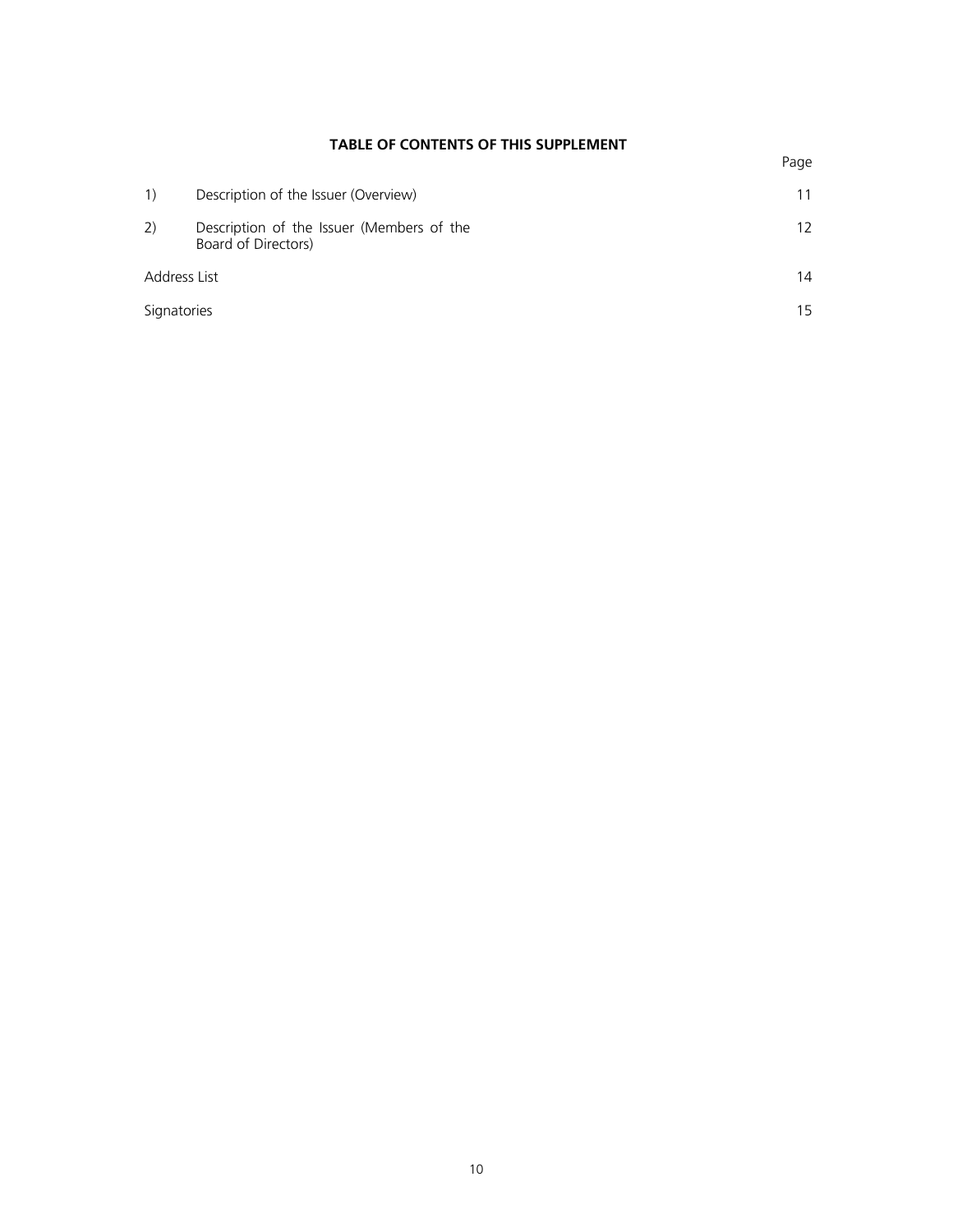On 21 June 2012, at approximately 23:20 hrs CET, the rating agency Moody's announced the downgrading of UBS AG's long-term senior debt rating from Aa3 to A2 (stable outlook).

**1)** In relation to the Base Prospectuses as listed introductory on pages 1 to 8, the paragraph headed "Overview" in the section headed "Description of the Issuer", is completely replaced by the following:

#### "**Overview**

UBS AG ("**Issuer**") with its subsidiaries (together with the Issuer, "**UBS Group**", "**Group**" or "**UBS**") draws on its 150-year heritage to serve private, institutional and corporate clients worldwide, as well as retail clients in Switzerland. UBS's business strategy is centered on its pre-eminent global wealth management businesses and its universal bank in Switzerland. These businesses, together with a clientfocused Investment Bank and a strong, well-diversified Global Asset Management business, will enable UBS to expand its premier wealth management franchise and drive further growth across the Group. Headquartered in Zurich and Basel, Switzerland, UBS has offices in more than 50 countries, including all major financial centers.

On 31 March 20121 UBS's Basel 2.5 tier12 ratio was 18.7%, invested assets stood at CHF 2,115 billion, equity attributable to shareholders was CHF 53,226 million and market capitalization was CHF 48,488 million. On the same date, UBS employed 64,243 people<sup>3</sup>.

The rating agencies Standard & Poor's ("**S&P**"), Fitch Ratings ("**Fitch**") and Moody's ("**Moody's**") have published credit ratings reflecting their assessment of the creditworthiness of UBS AG, i.e. its ability to fulfill in a timely manner payment obligations, such as principal or interest payments on long-term loans, also known as debt servicing. The ratings from Fitch Ratings and Standard & Poor's may be attributed a plus or minus sign, and those from Moody's a number. These supplementary attributes indicate the relative position within the respective rating class. UBS AG has long-term senior debt ratings of A4 (negative outlook) from Standard & Poor's, A25 (stable outlook) from Moody's and A6 (stable outlook) from Fitch Ratings.

The following table gives an overview of the rating classes as used by the three major rating agencies and their respective meaning. UBS's rating is indicated by the red box.

| Moody's        |                | S&P       |            | <b>Fitch</b>   |                |                          |
|----------------|----------------|-----------|------------|----------------|----------------|--------------------------|
| Long-<br>term  | Short-<br>term | Long-term | Short-term | Long-term      | Short-<br>term |                          |
| Aaa            | $P-1$          | AAA       | $A - 1 +$  | <b>AAA</b>     | $F1+$          | Prime                    |
| Aa1            |                | $AA+$     |            | $AA+$          |                | High grade               |
| Aa2            |                | AA        |            | AA             |                |                          |
| Aa3            |                | $AA-$     |            | AA-            |                |                          |
| A <sub>1</sub> |                | $A+$      | $A-1$      | $A+$           | F <sub>1</sub> | medium<br>Upper<br>grade |
| A <sub>2</sub> |                | A         |            | $\overline{A}$ |                |                          |
| A3             | $P-2$          | $A -$     | $A-2$      | $A -$          | F <sub>2</sub> |                          |
| Baa1           |                | BBB+      |            | BBB+           |                | medium<br>Lower<br>grade |

<sup>1</sup> The following information is taken from the UBS's first quarter 2012 report (unaudited) issued on 2 May 2012.

 $\overline{a}$ 

<sup>&</sup>lt;sup>2</sup> From 31 December 2011, UBS capital disclosures fall under the revised Basel II market risk framework, commonly referred to as Basel 2.5. The Basel 2.5 tier 1 ratio is the ratio of eligible Basel 2.5 tier 1 capital to Basel 2.5 risk-weighted assets. Eligible Basel 2.5 tier 1 capital can be calculated by starting with IFRS equity attributable to shareholders, adding treasury shares at cost and equity classified as obligation to purchase own shares, reversing out certain items, and then deducting certain other items. The most significant items reversed out for capital purposes are unrealized gains/losses on cash flow hedges and own credit gains/losses on liabilities designated at fair value. The largest deductions are treasury shares and own shares, goodwill and intangibles and certain<br>securitization exposures.

<sup>&</sup>lt;sup>3</sup> Full-time equivalents.

<sup>4</sup> Upper medium grade

<sup>&</sup>lt;sup>5</sup> Upper medium grade

<sup>&</sup>lt;sup>6</sup> Upper medium grade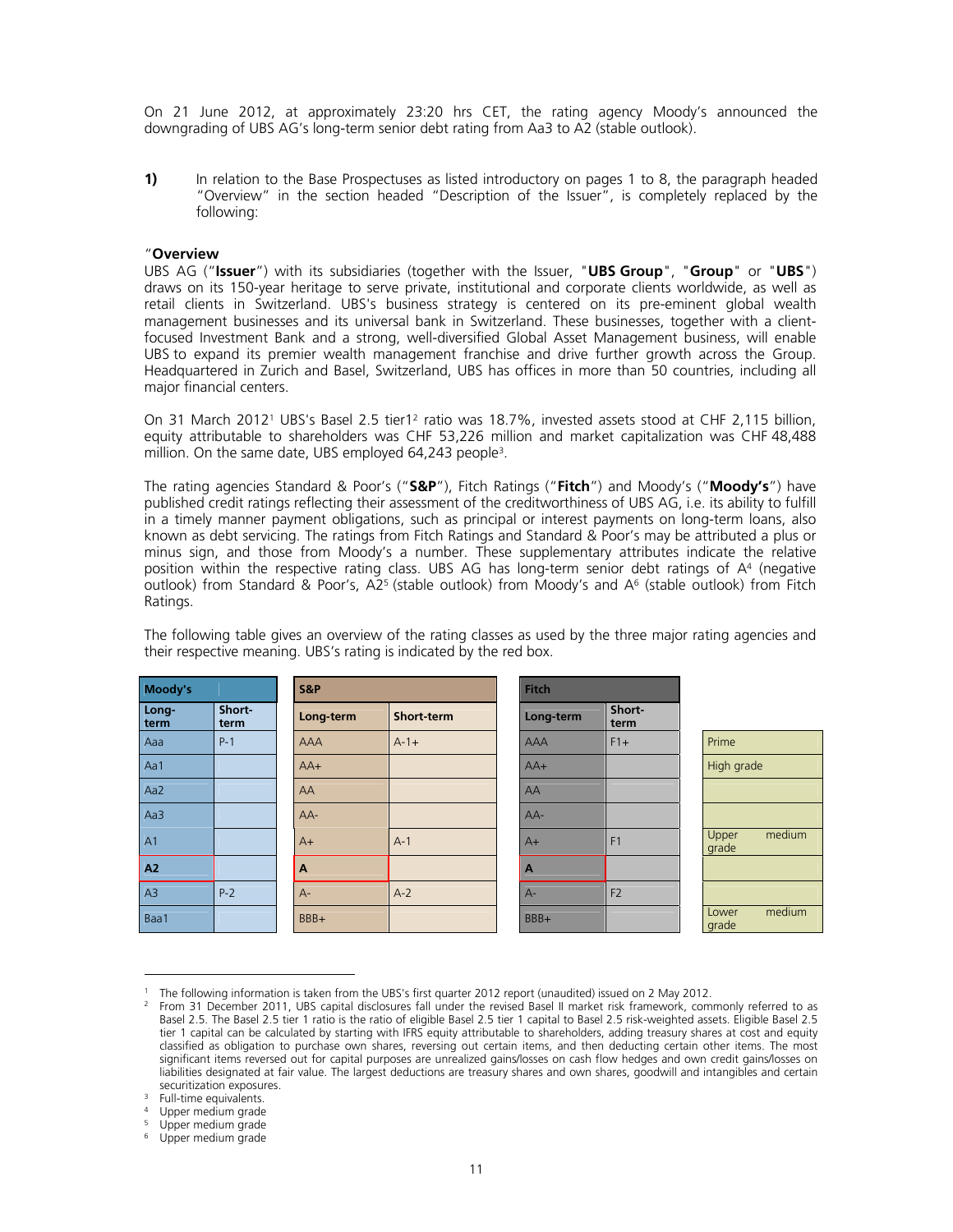| Baa2             | $P-3$               | <b>BBB</b>   | $A-3$        | <b>BBB</b> |     | F <sub>3</sub> |                                                       |
|------------------|---------------------|--------------|--------------|------------|-----|----------------|-------------------------------------------------------|
| Baa3             |                     | BBB-         |              | BBB-       |     |                |                                                       |
| Ba1              | <b>Not</b><br>prime | BB+          | $\sf B$      | BB+        |     | $\mathsf B$    | Non-investment<br>grade speculative                   |
| Ba2              |                     | <b>BB</b>    |              | <b>BB</b>  |     |                |                                                       |
| Ba3              |                     | BB-          |              | BB-        |     |                |                                                       |
| <b>B1</b>        |                     | $B+$         |              | $B+$       |     |                | Highly speculative                                    |
| <b>B2</b>        |                     | B            |              | B          |     |                |                                                       |
| B <sub>3</sub>   |                     | $B -$        |              | $B -$      |     |                |                                                       |
| Caa1             |                     | $CCC +$      | $\mathsf{C}$ |            | CCC | $\mathsf{C}$   | Substantial risks                                     |
| Caa2             |                     | CCC          |              |            |     |                | <b>Extremely</b><br>speculative                       |
| Caa <sub>3</sub> |                     | CCC-         |              |            |     |                | In default with little<br>for<br>prospect<br>recovery |
| Ca               |                     | <b>CC</b>    |              |            |     |                |                                                       |
|                  |                     | $\mathsf{C}$ |              |            |     |                |                                                       |
| $\mathsf{C}$     |                     | D            | $\prime$     | <b>DDD</b> |     | $\prime$       | In default                                            |
| $\overline{I}$   |                     |              |              | <b>DD</b>  |     |                |                                                       |
| $\prime$         |                     |              |              | D          |     |                |                                                       |

The rating from Standard & Poor's has been issued by Standard & Poor's Credit Market Services Europe Limited, United Kingdom, registered as credit rating agency under Regulation (EC) No 1060/2009.

The rating from Moody's has been issued by Moody's Investors Service Limited, United Kingdom, registered as credit rating agency under Regulation (EC) No 1060/2009.

The rating from Fitch has been issued by Fitch Ratings Limited, United Kingdom, registered as credit rating agency under Regulation (EC) No 1060/2009."

**2)** In relation to the Base Prospectuses as listed introductory on pages 1 to 8, the table in the paragraph headed "Members of the Board of Directors" in the section headed "Description of the Issuer", is completely replaced by the following:

| $^{\prime\prime}$                                                                                      |                                 |                   |                                                                                                                                                                                                                                                                                                                                                                                                                                                                                                                                                                                                                                                  |
|--------------------------------------------------------------------------------------------------------|---------------------------------|-------------------|--------------------------------------------------------------------------------------------------------------------------------------------------------------------------------------------------------------------------------------------------------------------------------------------------------------------------------------------------------------------------------------------------------------------------------------------------------------------------------------------------------------------------------------------------------------------------------------------------------------------------------------------------|
| <b>Members</b><br>and<br>business addresses                                                            | Title                           | Term of<br>office | <b>Current positions outside UBS AG</b>                                                                                                                                                                                                                                                                                                                                                                                                                                                                                                                                                                                                          |
| Axel A. Weber<br>UBS AG,<br>Bahnhofstrasse 45, P.O.<br>Box.<br>CH-8001 Zurich,<br>Switzerland          | Chairman                        | 2013              | Member of the Group of Thirty, Washington, D.C.; research fellow at the<br>Center for Economic Policy Research, London, and the Center for Financial<br>Research, Cologne: senior research fellow at the Center for Financial<br>Studies, Frankfurt/Main; member of the European Money and Finance<br>Forum; member of the Monetary Economics and International Economics<br>Councils of the Verein für Socialpolitik; member of the Advisory Board of<br>the German Market Economy Foundation; member of the Advisory Council<br>of the Goethe University, Frankfurt/Main. Honorary doctor at the University<br>of Duisburg-Essen and Konstanz. |
| Michel Demaré<br>ABB Ltd.,<br>Affolternstrasse 44,<br>P.O. Box 5009,<br>CH-8050 Zurich,<br>Switzerland | Independent<br>Vice<br>Chairman | 2013              | CFO and member of the Group Executive Committee of ABB; member of<br>the board of Syngenta and of the IMD Foundation, Lausanne.                                                                                                                                                                                                                                                                                                                                                                                                                                                                                                                  |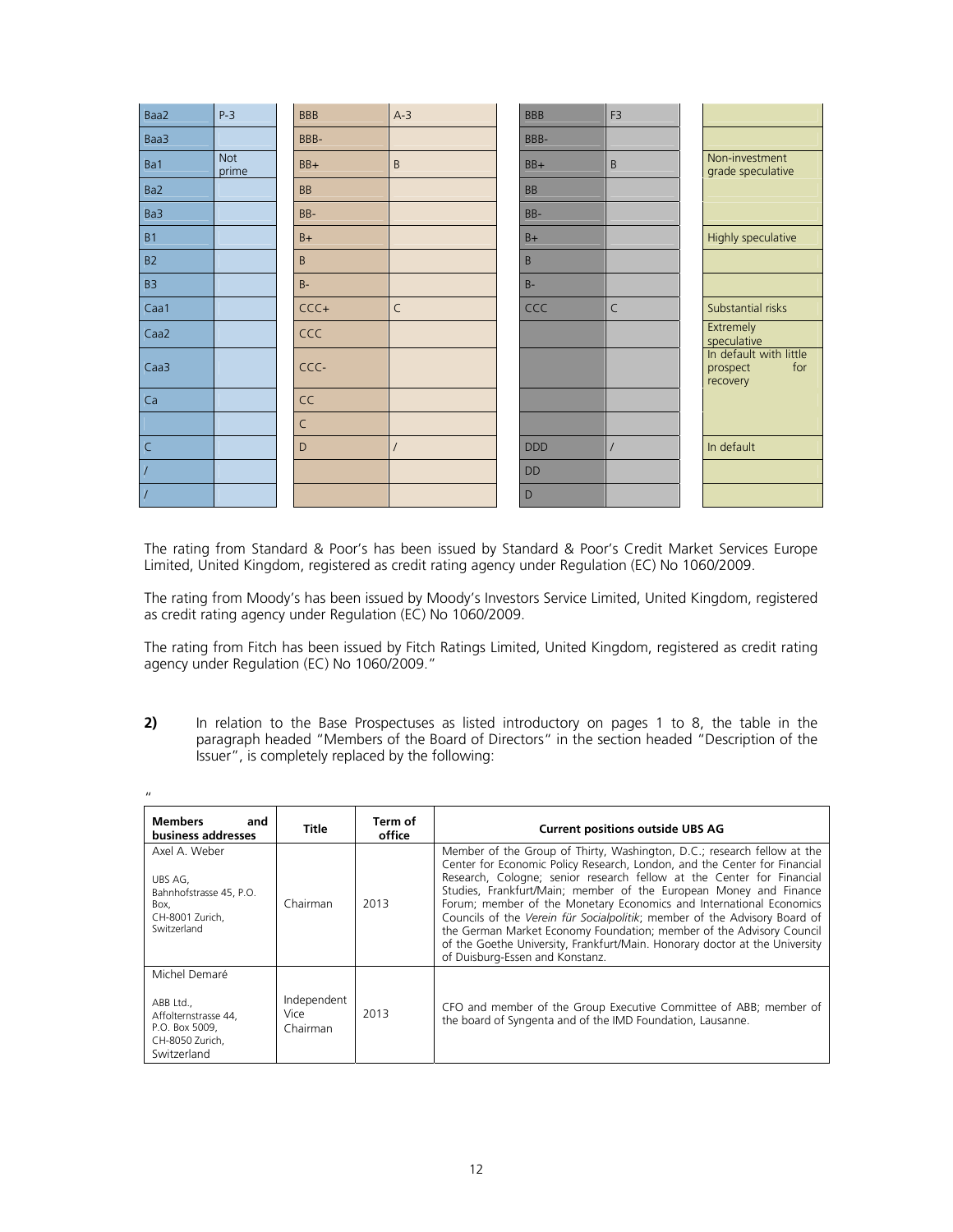| <b>Members</b><br>and<br>business addresses                                                                                 | <b>Title</b>                      | Term of<br>office | <b>Current positions outside UBS AG</b>                                                                                                                                                                                                                                                                                                                                                                                                                                                 |
|-----------------------------------------------------------------------------------------------------------------------------|-----------------------------------|-------------------|-----------------------------------------------------------------------------------------------------------------------------------------------------------------------------------------------------------------------------------------------------------------------------------------------------------------------------------------------------------------------------------------------------------------------------------------------------------------------------------------|
| David Sidwell<br>UBS AG,<br>Bahnhofstrasse 45,<br>P.O. Box.<br>CH-8001 Zurich,<br>Switzerland                               | Senior<br>Independent<br>Director | 2013              | Director and Chairperson of the Risk Policy and Capital Committee of<br>Fannie Mae, Washington D.C.; Senior Advisor at Oliver Wyman, New York;<br>trustee of the International Accounting Standards Committee Foundation,<br>London; Chairman of the board of Village Care, New York; Director of the<br>National Council on Aging, Washington D.C.                                                                                                                                     |
| Rainer-Marc Frey<br>Office of<br>Rainer-Marc<br>Frey,<br>Seeweg 39,<br>CH-8807 Freienbach<br>Switzerland                    | Member                            | 2013              | Founder of Horizon21 AG; Chairman of Horizon 21 AG, its holding<br>company and related entities and subsidiaries; member of the board of<br>DKSH Group, Zurich, and of the Frey Charitable Foundation, Freienbach.                                                                                                                                                                                                                                                                      |
| Ann F. Godbehere<br>UBS AG,<br>Bahnhofstrasse 45,<br>P.O. Box,<br>CH-8001 Zurich,<br>Switzerland                            | Member                            | 2013              | Board member and Chairperson of the Audit Committees of Prudential plc,<br>Rio Tinto plc and Rio Tinto Limited, London; board member and<br>Chairperson of the Audit and Conflicts Committees of Atrium Underwriters<br>Ltd. and Atrium Underwriting Group Ltd., London; member of the board<br>and Chairperson of the Audit Committee of Arden Holdings Ltd., Bermuda;<br>member of the board of British American Tobacco plc.                                                         |
| Axel P. Lehmann<br>Zurich Financial<br>Services.<br>Mythenguai 2,<br>CH-8002, Zurich,<br>Switzerland                        | Member                            | 2013              | Member of the Group Executive Committee, Group Chief Risk Officer and<br>Regional Chairman Europe of Zurich Financial Services; Chairman of the<br>board of Farmers Group, Inc. and Chairman of the board of the Institute of<br>Insurance Economics at the University of St. Gallen; member and past<br>Chairman of the Chief Risk Officer Forum and member of the executive<br>committee of the International Financial Risk Institute Foundation.                                    |
| Wolfgang Mayrhuber<br>Deutsche Lufthansa AG,<br>Flughafen Frankfurt am<br>Main 302,<br>D-60549 Frankfurt am<br>Main Germany | Member                            | 2013              | Chairman of the Supervisory Board and Chairperson of the Mediation, the<br>Nomination and the Executive Committees of Infineon Technologies AG, as<br>well as member of the supervisory boards of Munich Re Group, BMW<br>Group, Lufthansa Technik AG and Austrian Airlines AG; member of the<br>board of HEICO Corporation, Hollywood, FL; member of the executive<br>board of Acatech (Deutsche Akademie der Technikwissenschaften) and<br>trustee of the American Academy of Berlin. |
| <b>Helmut Panke</b><br>BMW AG,<br>Petuelring 130,<br>D-80788 Munich<br>Germany                                              | Member                            | 2013              | Member of the board and Chairperson of the Antitrust Compliance<br>Committee of Microsoft Corporation; member of the board and<br>Chairperson of the Board Safety & Risk Committee of Singapore Airlines<br>Ltd.; member of the Supervisory Board of Bayer AG.                                                                                                                                                                                                                          |
| William G. Parrett<br>UBS AG,<br>Bahnhofstrasse 45,<br>P.O. Box, CH-8001 Zurich,<br>Switzerland                             | Member                            | 2013              | Independent Director, and Chairperson of the Audit Committee of the<br>Eastman Kodak Company, the Blackstone Group LP and Thermo Fisher<br>Scientific Inc.; Past chairman of the board of the United States Council for<br>International Business and of United Way Worldwide; member of the Board<br>of Trustees of Carnegie Hall.                                                                                                                                                     |
| Isabelle Romy<br>UBS AG,<br>Bahnhofstrasse 45,<br>P.O. Box, CH-8001,<br>Zurich, Switzerland                                 | Member                            | 2013              | Partner at Froriep Renngli, Zurich; associate professor at the University of<br>Fribourg and at the Federal Institute of Technology, Lausanne; Vice<br>Chairman of the Sanction Commission of the SIX Swiss Exchange.                                                                                                                                                                                                                                                                   |
| Beatrice<br>Weder<br>di<br>Mauro<br>UBS AG, Bahnhofstrasse<br>45, P.O. Box, CH-8001,<br>Zurich, Switzerland                 | Member                            | 2013              | Professor at the Johannes Gutenberg University, Mainz; research fellow at<br>the Center for Economic Policy Research, London; member of the board of<br>Roche Holding Ltd., Basel; member of the Supervisory Board of<br>ThyssenKrupp AG, Essen, and of the Deutsche Investitions- und<br>Entwicklungsgesellschaft, Cologne.                                                                                                                                                            |
| Joseph Yam<br>18 B South Bay Towers,<br>59 South Bay Rd.,<br>Hong Kong                                                      | Member                            | 2013              | Executive Vice President of the China Society for Finance and Banking;<br>Chairman of the board of Macroprudential Consultancy Limited and<br>member of the international advisory councils of a number of government<br>and academic institutions. Board member and Chairperson of the Risk<br>Committee of China Construction Bank. Member of the board of Johnson<br>Electric Holdings Limited.                                                                                      |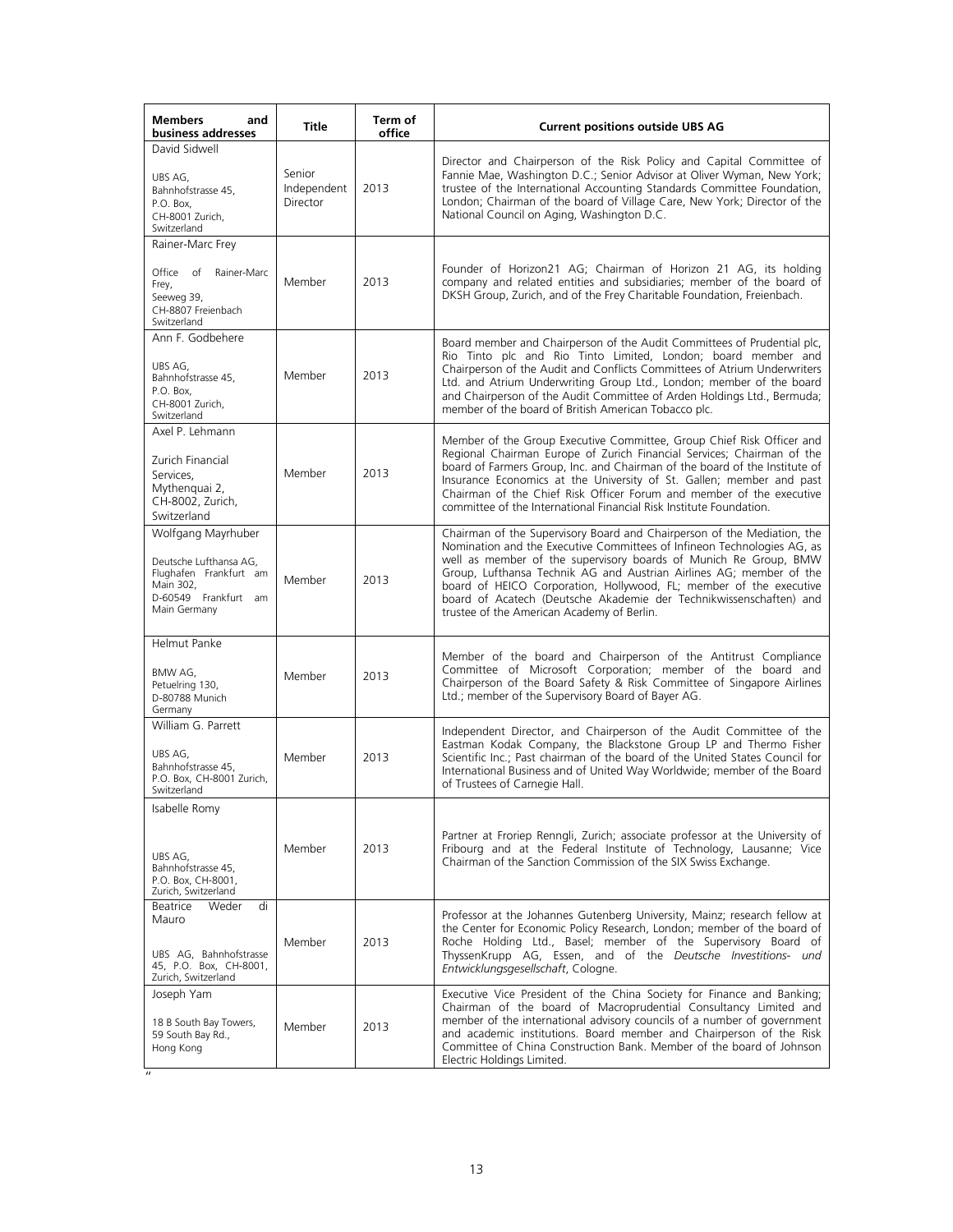# **ADDRESS LIST**

#### **ISSUER**

# **Registered head Office**

UBS AG UBS AG NEWS AG SAN UBS AG NEWS ASSESSES AS A LOCAL ATTENUAL ASSESSES AND THE US ASSESSES AND THE US OF THE US OF THE US OF THE US OF THE US OF THE US OF THE US OF THE US OF THE US OF THE US OF THE US OF THE US OF TH 8001 Zurich<br>Switzerland

### **Executive Office of UBS AG, Jersey Branch**

UBS AG, Jersey Branch UBS AG, London Branch Channel Islands

Aeschenvorstadt 1<br>4051 Basle Switzerland

# **Executive Office of UBS AG, London Branch**

24 Union Street 1 Finsbury Avenue St. Helier JE2 3RF London EC2M 2PP Jersey United Kingdom